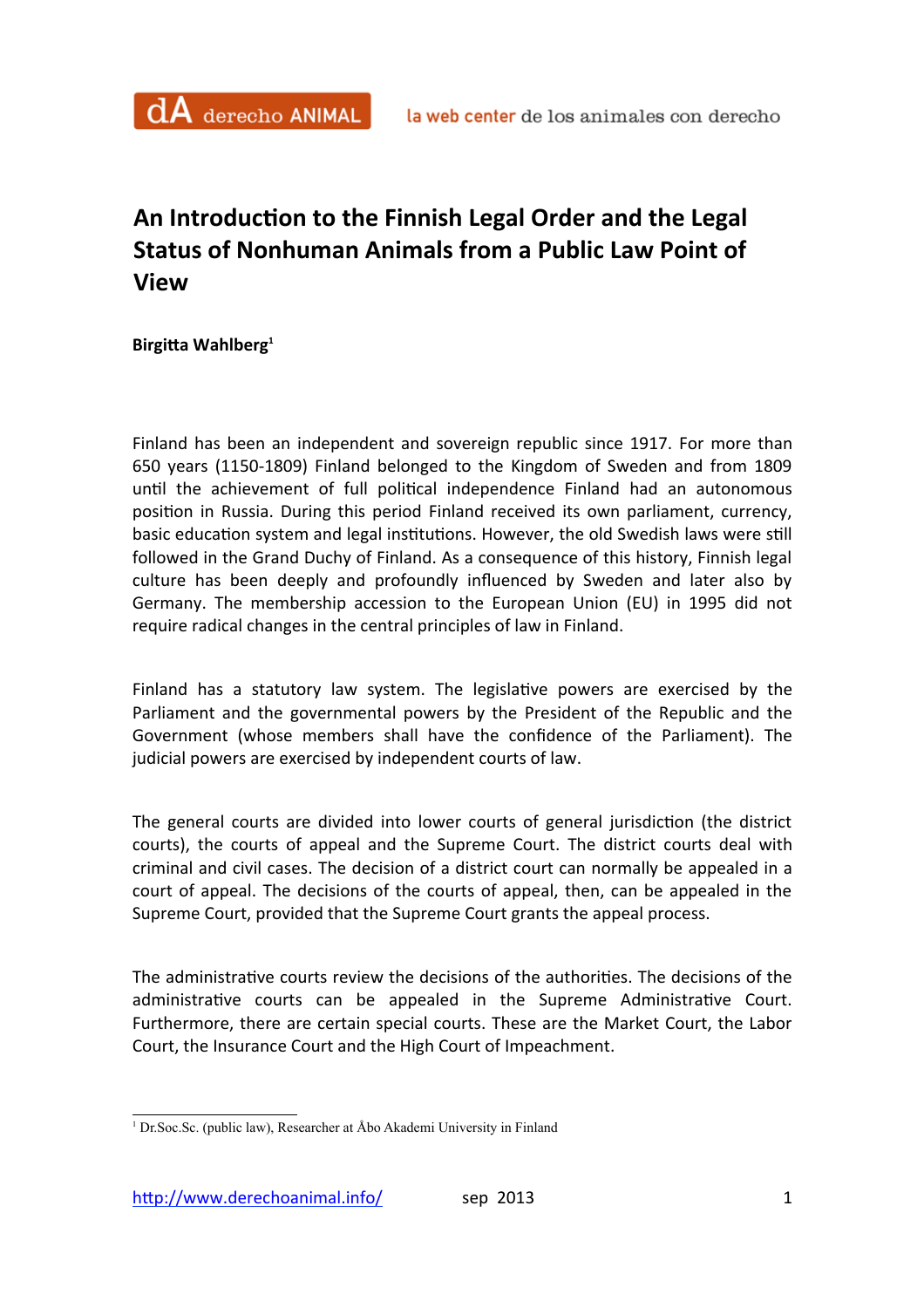According to the Constitution, the President of the Republic, the Government and a Ministry may issue Decrees on the basis of authorization given to them in the Constitution or in another Act. Either a statute or a decree may empower a lower authority to enact by-laws binding the administrative sector in question or by-laws binding a local area. Statutes enacted in this manner are sources of law. The hierarchy of national statutes is as follows: 1) EU-law and the Finnish Constitution, 2) Acts (Government Bills), 3) Decrees, 4) other authoritative instructions made by law, 5) the Supreme Court decisions (precedents) and 6) other court decisions.

The exercise of public powers shall be based on an Act and in all public activity; the law shall be strictly observed. If a provision in a Decree or another statute on a lower level finds that an Act is in conflict with the Constitution or another Act, it shall not be applied by a court of law or by any other public authority. Additionally, if in a matter being tried in a court of law, the application of an Act would be in evident conflict with the Constitution, the court of law shall give primacy to the provision in the Constitution. If there is a conflict between a national statute and an EU statute, the latter prevails due to Finland's membership in the EU.

In accordance with Article 4 in the Treaty on the Functioning of the EU the competence is shared between the Union and the Member States in areas such as agriculture and fisheries (excluding the conservation of marine biological resources), the environment, consumer protection and transport. Title III, Article 38 in the Treaty provides that the Union shall define and implement a common agricultural and fishery policy. Referred to in the list in Annex I of Article 38, live animals are 'products' of this policy. Article 13 provides and defines that in formulating and implementing the Union's agriculture, fisheries, transport, internal market, research and technological development and space policies, the Union and the Member States shall, since animals are sentient beings, pay full regard to the welfare requirements of animals, while respecting the legislative or administrative provisions and customs of the Member States relating in particular to religious rites, cultural traditions and regional heritage.

In the Finnish Constitution there are no direct provisions concerning animals. Nevertheless, in the preamble to Chapter 2 on basic rights and liberties, Section 20, on the responsibility for the environment, nature is defined as part of the environment and wild animals as part of nature. Furthermore, there is a note that nature has an intrinsic value which goes beyond its value for humans. In the Animal Protection (Welfare) Act (AWA 247/1996) Chapter 1, Section 1 the objective of the Act is defined to protect animals from distress, pain and suffering in the best possible way and to promote the welfare and humane treatment of animals. The general principles (Section 3) for the keeping of animals are that they must be treated well and no undue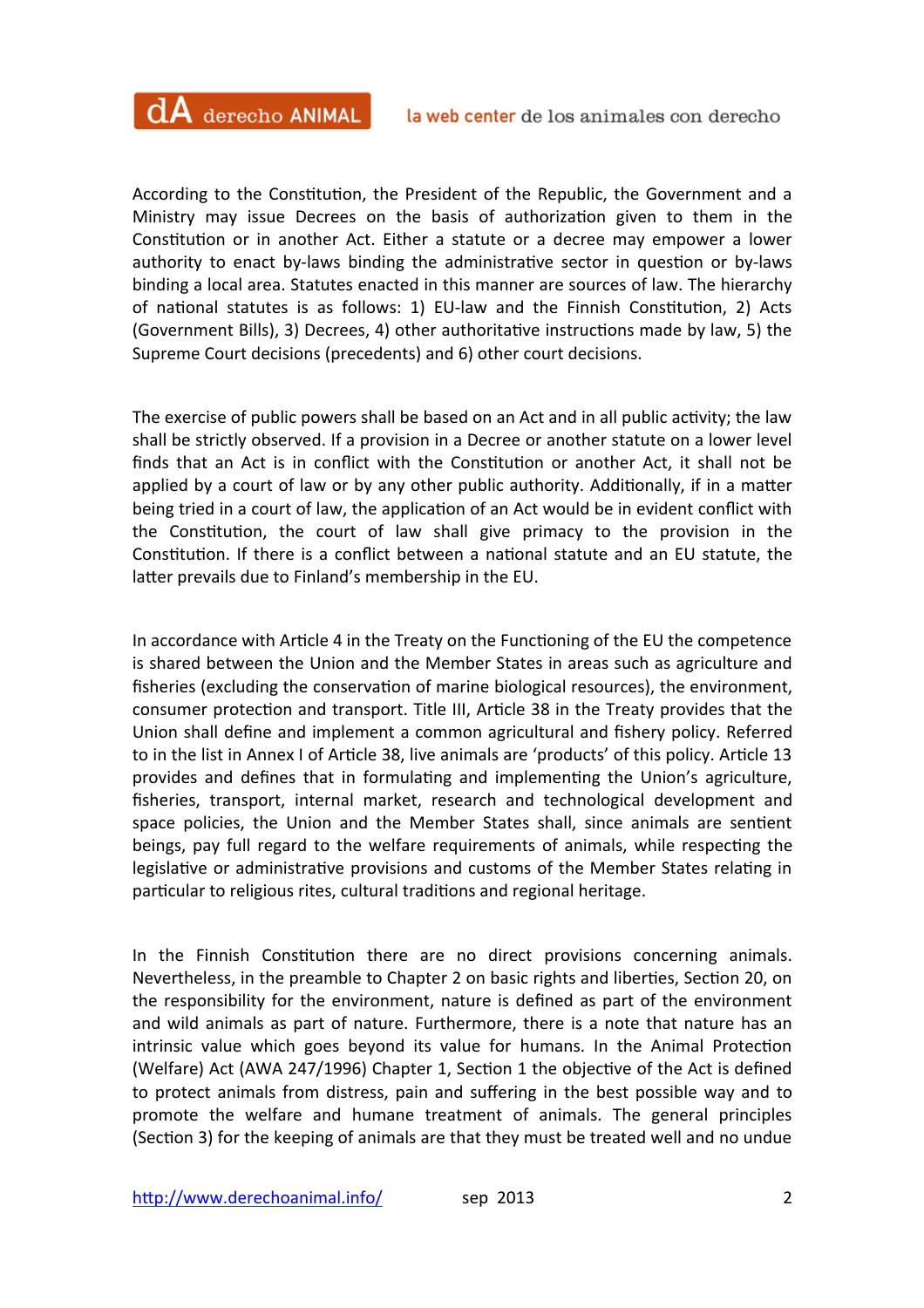distress may be caused to them. Inflicting undue pain and distress on animals is prohibited and the physiological and behavioral needs of the animals must be taken into account. In other words, the Finnish AWA has clearly a 'protectionist' and 'welfarist' point of view on the legal status of animals.

Concerning control, if the Act (or any provisions or regulations issued under it) have been violated, the authority has to address the administrative actions to the owner or possessor of the animal (Section 39-43). If urgent measures are needed to ensure the welfare of an animal, the authority has the right to take immediate actions (Section 44). According to the Section 14, if a domestic animal is sick, injured or otherwise in a helpless state, it must be helped or the owner or attendant of the animal or the authorities must be notified of the state of the animal. If reaching the person is unreasonably difficult and if the state of the animal is such that keeping it alive would represent obvious cruelty to it, the animal may be killed. Concerning wild animals every effort must be made to help one which is sick, injured or otherwise in a helpless state. Furthermore wild animals may be killed if it would represent cruelty to keep the animal alive. 

As a summary, in addition to the Treaty on the Functioning of the European Union there are ten  $(10)$  regulations, nine  $(9)$  directives, and three  $(3)$  decisions as legislative acts in EU. As for other acts, there are three  $(3)$  recommendations, three  $(3)$ resolutions, three  $(3)$  agreements, three  $(3)$  implementations of decisions and three  $(3)$ action programs (welfare, health, and environment). Some of these cover all animals, some specifically farm animals, slaughter animals, protection during transport, wild animals in zoos, cats and dogs, protection of animals used in experiments and trade in seal products. In addition, there are three (3) conventions by The Council of Europe concerning farming, slaughter and experimental use of animals. These are implemented both in the EU-law and in the Finnish legislation concerning animals.

In Finland there are in total three (3) Acts concerning animals (AWA, protection during transport and experimental use of animals) and twenty-one (21) Decrees of which some concern all animals and some specifically sheep, goats, pigs, cattle, buffalo, chickens, broilers, turkeys, ducks and geese, ostriches, fish kept for farming, dogs and cats, horses, fur animals, deer, animals for competitions, zoos, experiments, and slaughter. Furthermore there are two (2) decisions made about the slaughter of animals and animals at circuses.

The animal laws in many countries, including the entirety of the EU, recognize the sentience of non-human animals. Yet, we use more animals and cause them more